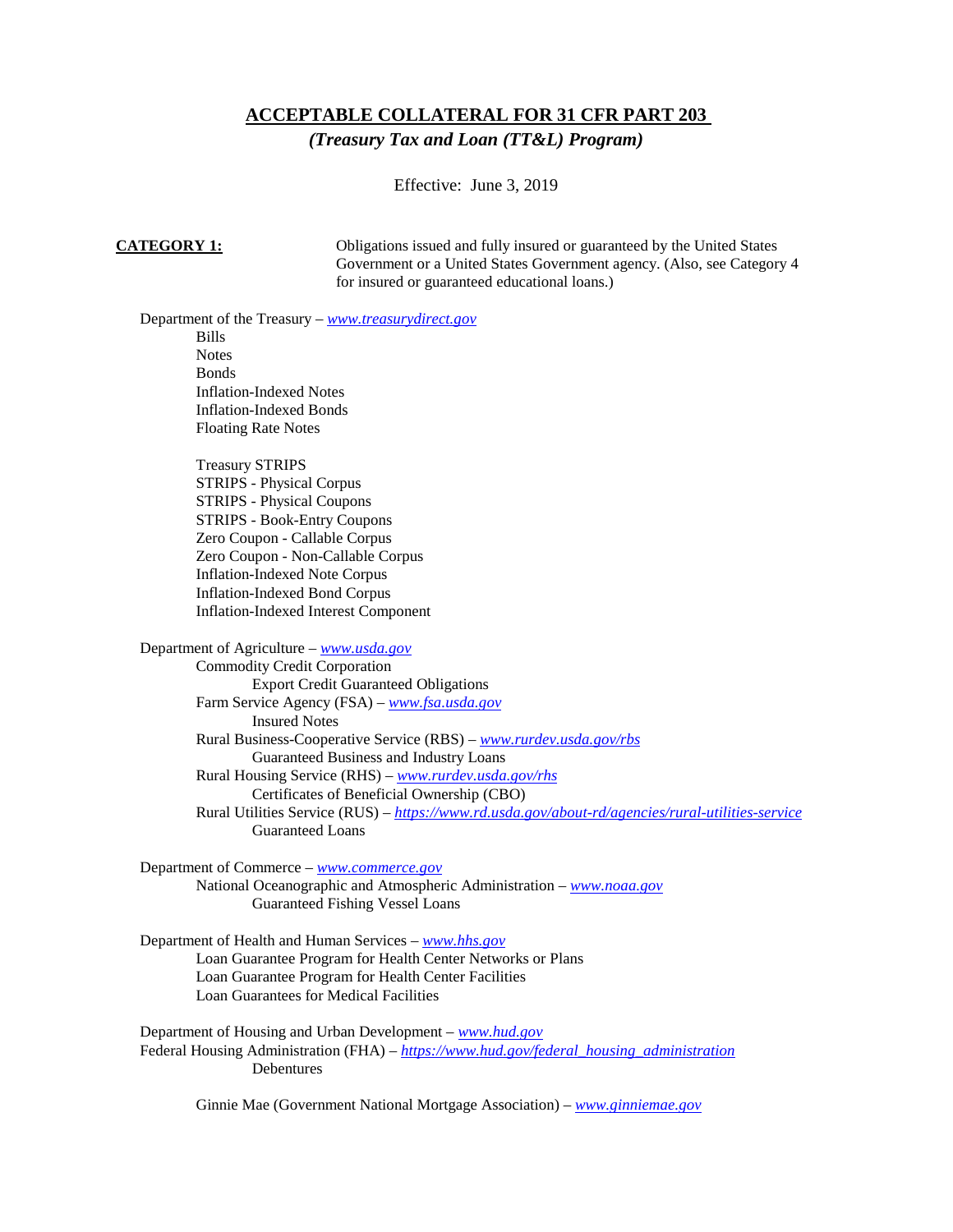*All securities guaranteed under:*  GNMA I Mortgage-Backed Securities Program GNMA II Mortgage-Backed Securities Program GNMA Multiclass Program Platinum Securities REMICs Callable Class Securities Stripped Mortgage-Backed Securities (SMBS) Program Public Housing Agency Public Housing Agency Bonds (Issued under Section 11 of U.S. Housing Act of 1937 for Public Housing Program) Section 108 Guaranteed Loan Program – *<https://www.hud.gov/hudprograms/section108>* Section 108 Government Guaranteed Notes Section 108 Government Guaranteed Participation Certificates Department of Transportation – *[www.dot.gov](http://www.dot.gov/)* Federal Highway Administration- *[www.fhwa.dot.gov](http://www.fhwa.dot.gov/)* Secured Loans, Loan Guarantees, and Lines of Credit issued under the Transportation Infrastructure Finance and Innovation Act of 1998, Section 1501 et. seq. of Public Law 105-178 (23 U.S.C. 181 et. seq.) Federal Railroad Administration – *[www.fra.dot.gov](http://www.fra.dot.gov/)* Railroad Loans and Loan Guarantees issued under Title V of the Railroad Revitalization and Regulatory Reform Act of 1976 Maritime Administration – *[www.marad.dot.gov](http://www.marad.dot.gov/)* Title XI Ship & Shipyard Guaranteed Obligations Department of Veterans Affairs- *[www.va.gov](http://www.va.gov/)* VA-Backed Mortgages Collateralized Mortgage Obligations (CMO) Real Estate Mortgage Investment Conduits (REMIC)

Export-Import Bank – *[www.exim.gov](http://www.exim.gov/)* All Export-Import Bank Guaranteed Loans

Federal Deposit Insurance Corporation – *[www.fdic.gov](http://www.fdic.gov/)* FDIC Structured Sale Guaranteed Notes

National Credit Union Administration – *[www.ncua.gov](http://www.ncua.gov/)* NCUA Guaranteed Notes

Overseas Private Investment Corporation – *[www.opic.gov](http://www.opic.gov/)* Guaranteed Notes Guaranteed Certificates of Participation

Small Business Administration (SBA) – *[www.sba.gov](http://www.sba.gov/)*

*Development Company Loan Program under Title V of the Small Business Investment Act of 1958, as amended:* 

Development Company Participation Certificates

*Small Business Investment Company (SBIC) Program under Title III of the Small Business Investment Act:* 

SBIC Debenture Trust Certificates

SBIC Participating Security Trust Certificates

*Loans Made by Lenders under Section 7(a) of the Small Business Act of 1953, as amended. Must represent interests in the guaranteed portions of Section 7(a) SBA guaranteed loans:* Guaranteed Interest Certificates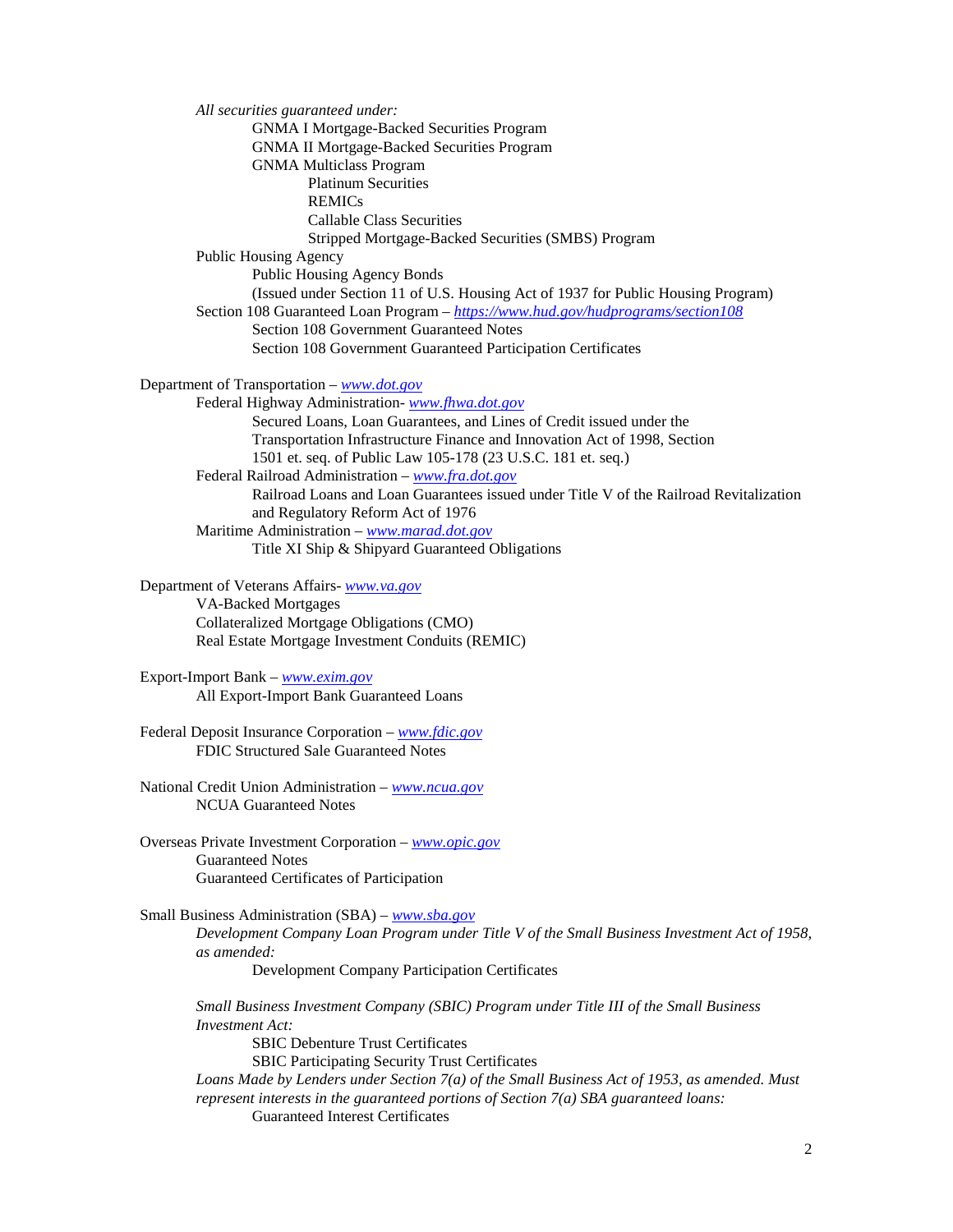Guaranteed Loan Pool Certificates Secondary Market Guarantee Program for 504 First Mortgage Loan Pools under Section 503 of the American Recovery and Reinvestment Act of 2009 First Mortgage Loan Pool Certificates

U.S. Agency for International Development (USAID) – *[www.usaid.gov](http://www.usaid.gov/)*

Notes and Bonds guaranteed under: Worldwide Housing Guarantee Program (22 U.S.C. §§ 2181-82) Israel Guarantee Program (22 U.S.C. 2186) Emergency Wartime Supplemental Appropriations Act of 2003 Guaranteed Notes Program (Title I of Pub. Law 108-11) (Israel or Egypt)

**CATEGORY 2:** -- Obligations of United States Government-Sponsored Enterprises (GSEs) and Government-Sponsored Corporations (GSCs) that under specific statute may be accepted as security for public funds.

Farm Credit System (FCS) - *[www.fca.gov](http://www.fca.gov/)*

Federal Farm Credit Funding Corporation - *[www.farmcredit-ffcb.com/](http://www.farmcredit-ffcb.com/)* Federal Farm Credit Banks Consolidated Systemwide Discount Notes Federal Farm Credit Banks Consolidated Systemwide Bonds Optional Principal Redemption Bonds Stripped Components

Federal Agricultural Mortgage Corporation (Farmer Mac) - *[www.farmermac.com](http://www.farmermac.com/)* Discount Notes Medium-Term Notes Bonds Agricultural Mortgage-Backed Securities Stripped Components

Federal Home Loan Bank System - *[www.fhlb-of.com](http://www.fhlb-of.com/)* 

Discount Notes Consolidated Bonds Fixed-Rate Bonds Variable-Rate Bonds Step-Rate Bonds Conversion Bonds Zero Coupon Bonds Indexed Bonds Range Bonds Global Debt Program *{U.S. Dollar-denominated only}* Stripped Components

Federal Home Loan Mortgage Corporation (Freddie Mac) - *[www.freddiemac.com](http://www.freddiemac.com/)* Reference Bills Program Reference Notes Program Subordinated Debt Discount Notes Medium-Term Notes Stripped Components Callable Corpus Components Interest Components

*Mortgage-Backed Securities:* Uniform Mortgage-Backed Securities (UMBS) [See note below] Participation Certificates (PCs) Including Giant PCs, ARM PCs, Multifamily PCs, and Gold PCs Real Estate Mortgage Investment Conduits (REMIC)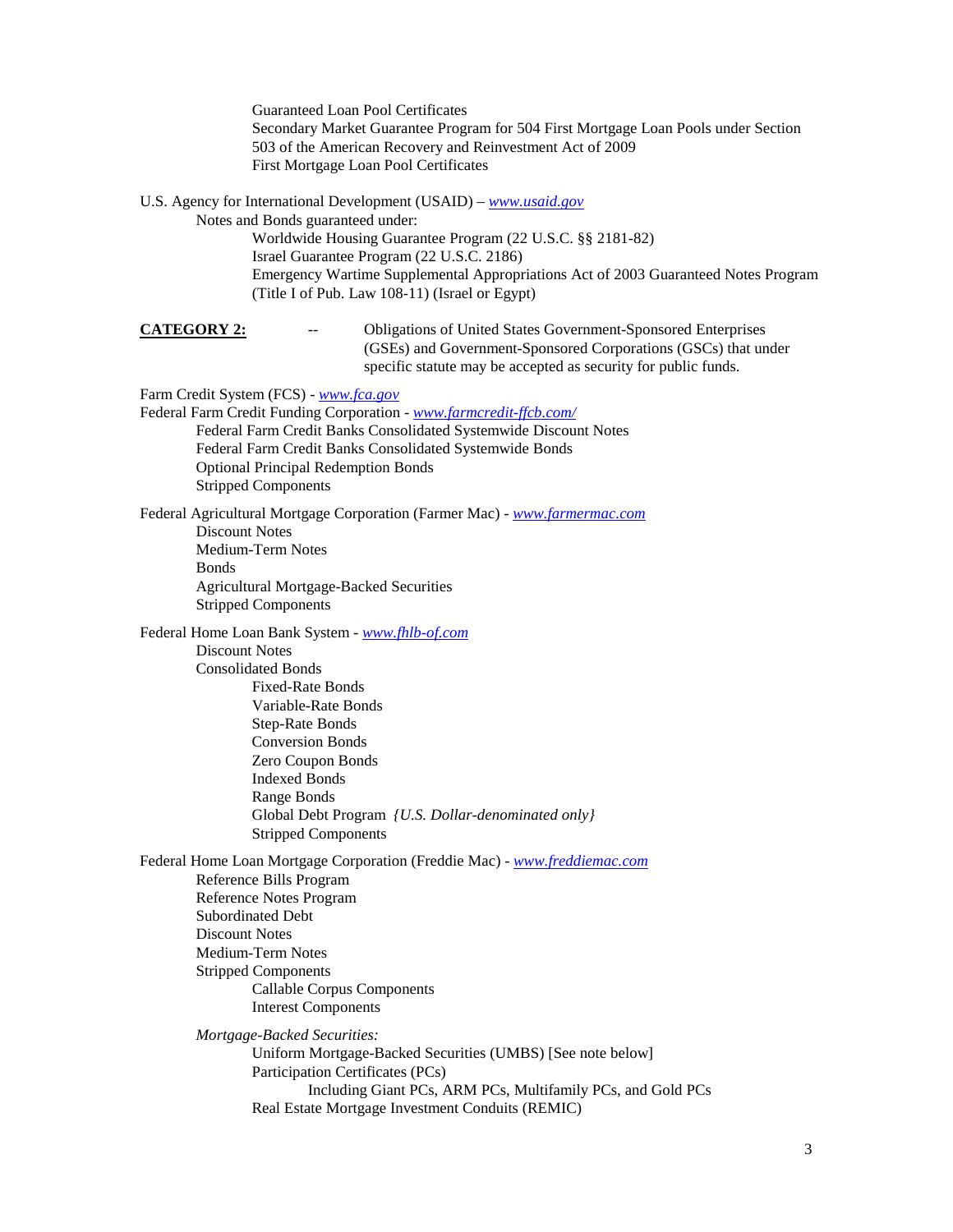### Including Reference REMICs

Multi-Family K Certificates (Limited to issuances that are guaranteed by senior class) Stripped Components

Federal National Mortgage Association (Fannie Mae) - *[www.fanniemae.com](http://www.fanniemae.com/)*

Benchmark Bills Benchmark Notes (Including Callable and Non-Callable Benchmark Notes) Benchmark Bonds Discount Notes Global Debt Facility Debt Securities *{U.S. Dollar-denominated only}* Medium-Term Notes Debentures Subordinated Debt (including Capital Debentures) General Unsecured Fannie Mae Debt Obligations Stripped Components

*Mortgage-Backed Securities:*

Uniform Mortgage-Backed Securities (UMBS) [See note below] Guaranteed Mortgage-Backed Securities (MBS) Guaranteed REMIC Securities Guaranteed Grantor Trust Pass-Through Securities FASITs (Financial Asset Securitization Investment Trust) Stripped Components

*NOTE: On June 3, 2019, Fannie Mae and Freddie Mac began issuing Uniform Mortgage-Backed Securities (UMBS) in place of TBA-eligible mortgage-backed securities. UMBS are issued through the Fannie Mae and Freddie Mac joint venture, Common Securitization Solutions, using the Common Securitization Platform.*

Financing Corporation (FICO) - (*[https://www.fdic.gov/deposit/insurance/risk/assesrte.html\)](https://www.fdic.gov/deposit/insurance/risk/assesrte.html)* Bonds Stripped Components

Resolution Funding Corporation (REFCORP) Bonds Stripped Components

Student Loan Marketing Association (SLMA) [See note below]:

*NOTE: On December 29, 2004, the Student Loan Marketing Association (commonly known as Sallie Mae or SLMA), a government-sponsored enterprise (GSE), was dissolved. Its remaining debt of approximately \$1.9 billion par amount as of December 29, 2004 was transferred to a trust and maintains the attributes accorded SLMA debt prior to SLMA's dissolution. Pursuant to the 1996 SLMA Reorganization Act, the "Sallie Mae" trademark has been assigned to SLM Corporation, subject to certain restrictions on its use on debt obligations by SLM Corporation and its subsidiaries. SLM Corporation and its subsidiaries are not sponsored by, or agencies of, the United States, and their debt is not GSE debt and should not be confused with SLMA debt. The acceptance of SLM Corporation debt is subject to the criteria under Category 7 of this list and is valued accordingly.*

Tennessee Valley Authority (TVA) - *[www.tva.gov](http://www.tva.gov/)*

Power Bonds Discount Notes Global Offering Series *{U.S. Dollar-denominated only}* Stripped Components

**CATEGORY 3:** -- Obligations issued or fully guaranteed by international development banks. *(These obligations are only acceptable if denominated in U.S. Dollars.)*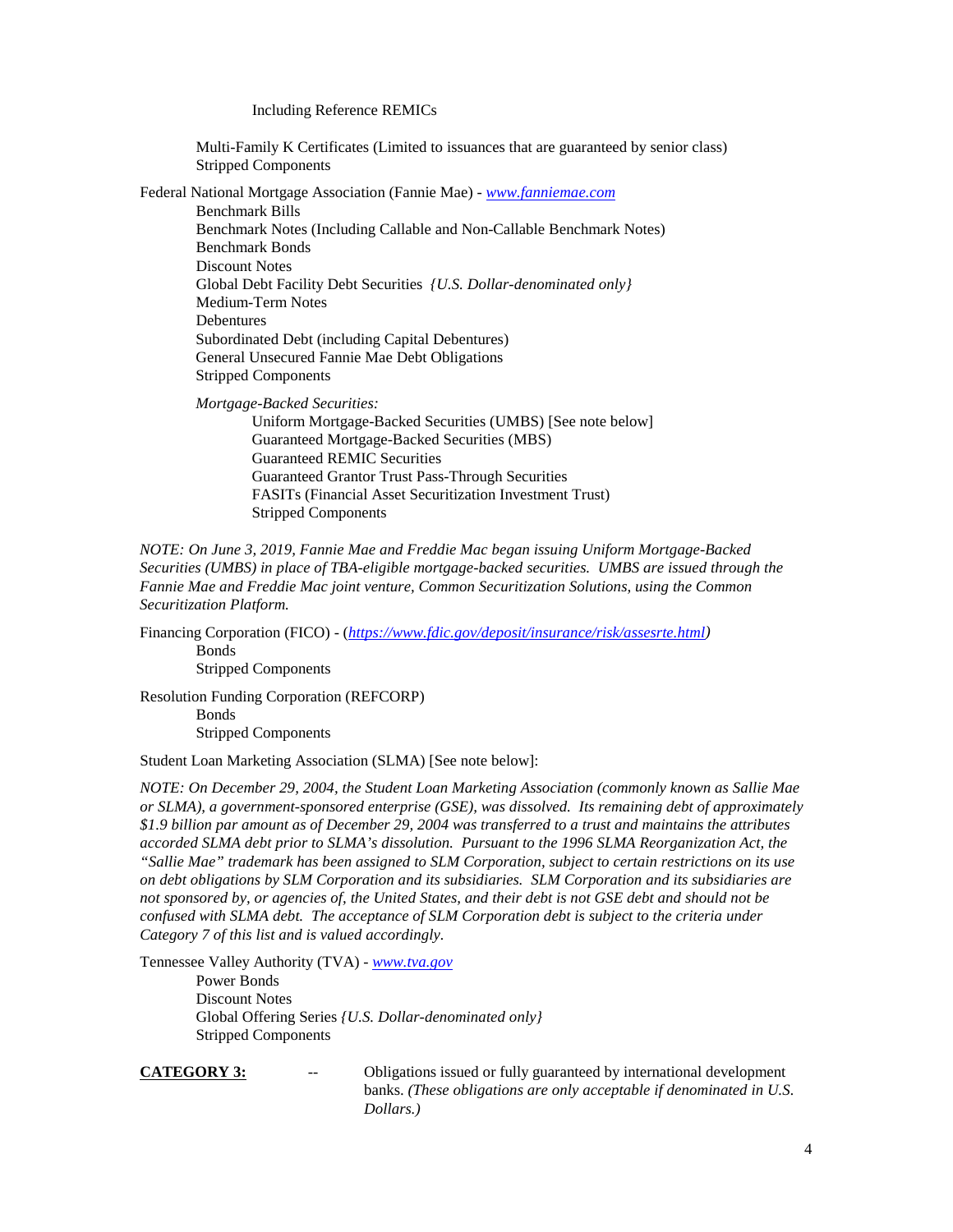World Bank Group – *[www.worldbank.org](http://www.worldbank.org/)* International Bank for Reconstruction and Development (IBRD or World Bank) – *[www.worldbank.org/ibrd](http://www.worldbank.org/ibrd)* **Notes** Discount Notes **Bonds** World Bank securities offered under the following programs: COLTS (Continuously Offered Longer-Term Securities) GMTN (Global Multi-Currency Notes) GDIF (Global Debt Issuance Facility) MLT (Medium Long-Term Notes) CBF (Central Bank Facility) GSTN (Global Short Term Notes*)* Stripped Components International Finance Corporation (IFC) – *[www.ifc.org](http://www.ifc.org/)* **Notes** Discount Notes Global Medium Term Notes **Bonds** African Development Bank – *[www.afdb.org](http://www.afdb.org/)* **Notes** Bonds Commercial Paper Stripped Components Asian Development Bank – *[www.adb.org](http://www.adb.org/)* Notes Bonds Stripped Components Inter-American Development Bank (IADB) – *[www.iadb.org](http://www.iadb.org/)* Notes Discount Notes Bonds Stripped Components **CATEGORY 4:** -- Insured student loans or notes representing educational loans insured or guaranteed under a program authorized under Title IV of the Higher Education Act of 1965, as amended, or Title VII of the Public Health Service Act, as amended. *(Note: Securities issued by the Student Loan Marketing Association are referenced in Category 2.)* Department of Education- *[www.ed.gov](http://www.ed.gov/)*

William D. Ford Direct Loan (DL) Program

- Authorizes four types of loans: Subsidized Stafford Loans and Unsubsidized Stafford Loans, which are made to student borrowers; PLUS loans, which are made to parents and graduate students; and Consolidation Loans.

- Repayment of the loans is guaranteed by the U.S. Department of Education. Loans, however, are serviced by guarantee agencies known as the Title IV Additional Servicers (TIVAS).

Department of Health and Human Services - *[www.hhs.gov](http://www.hhs.gov/)* Health Education Assistance Loan (HEAL) Program

**CATEGORY 5:** -- General Obligations issued by states of the United States and Puerto Rico that are not in default as to payments on principal or interest and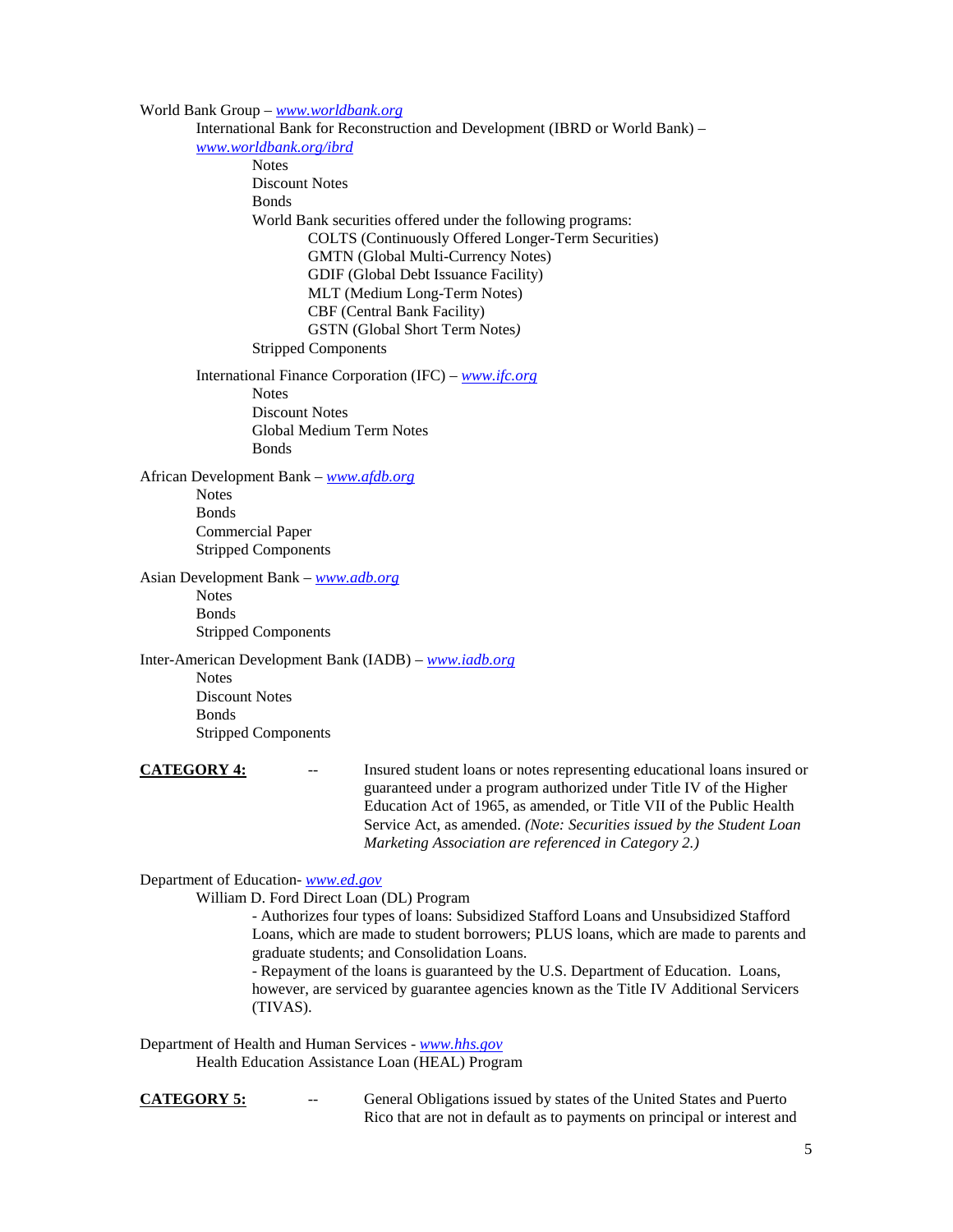that may be purchased by banks as investment securities under the limitations established by appropriate federal bank regulatory agencies.

(Acceptable if the obligations are "investment grade" as that term is defined in 12 CFR part 1, whereby the risk of default by an obligor is low and the pledgor has assessed the credit risk of the obligations in accordance with the due diligence requirements provided in the Office of the Comptroller of the Currency's *[Supervisory Guidance on Due Diligence Requirements in Determining Whether Securities are Eligible for](http://www.occ.gov/news-issuances/bulletins/2012/bulletin-2012-18.html)  [Investment](http://www.occ.gov/news-issuances/bulletins/2012/bulletin-2012-18.html)*.)

**CATEGORY 6:** -- Obligations of counties, cities, or other United States governmental authorities or instrumentalities that are not in default as to payments on principal or interest and that may be purchased by banks as investment securities under the limitations established by appropriate federal bank regulatory agencies.

(Acceptable if the obligations are "investment grade" as that term is defined in 12 CFR part 1, whereby the risk of default by an obligor is low and the pledgor has assessed the credit risk of the obligations in accordance with the due diligence requirements provided in the Office of the Comptroller of the Currency's *[Supervisory Guidance on Due Diligence Requirements in Determining Whether](http://www.occ.gov/news-issuances/bulletins/2012/bulletin-2012-18.html) Securities are Eligible for [Investment](http://www.occ.gov/news-issuances/bulletins/2012/bulletin-2012-18.html)*.)

Acceptable collateral includes:

Bond Anticipation Notes (BAN) Tax Warrants & Tax Anticipation Notes (TAN) Revenue Bonds and Revenue Anticipation Notes (RAN) Municipal (including State) Revenue Bonds and Anticipation Notes

**CATEGORY 7:** -- Obligations of domestic corporations that may be purchased by banks as investment securities under the limitations established by appropriate federal bank regulatory agencies.

(Acceptable if the obligations are "investment grade" as that term is defined in 12 CFR part 1, whereby the risk of default by an obligor is low and the pledgor has assessed the credit risk of the obligations in accordance with the due diligence requirements provided in the Office of the Comptroller of the Currency's *[Supervisory Guidance on Due Diligence Requirements in Determining Whether Securities are Eligible for](http://www.occ.gov/news-issuances/bulletins/2012/bulletin-2012-18.html)  [Investment](http://www.occ.gov/news-issuances/bulletins/2012/bulletin-2012-18.html)*.)

> CMOs and REMICs backed by Government Agency Guaranty Mortgages, Government Agency Mortgage Certificates and Conventional Mortgages are acceptable provided they are "investment grade" as that term is defined in 12 CFR part 1, except that the risk of default by an obligor is very low and the pledgor has assessed the credit risk of the obligations in accordance with the due diligence requirements provided in the Office of the Comptroller of the Currency's *[Supervisory Guidance on Due Diligence Requirements in](http://www.occ.gov/news-issuances/bulletins/2012/bulletin-2012-18.html)  [Determining Whether Securities are Eligible for Investment](http://www.occ.gov/news-issuances/bulletins/2012/bulletin-2012-18.html)*.

Non-Agency Residential Mortgage Backed Securities (RMBS) are acceptable provided they are "investment grade" as that term is defined in 12 CFR part 1, except that the risk of default by an obligor is very low and the pledgor has assessed the credit risk of the obligations in accordance with the due diligence requirements provided in the Office of the Comptroller of the Currency's *[Supervisory Guidance on Due](http://www.occ.gov/news-issuances/bulletins/2012/bulletin-2012-18.html)  [Diligence Requirements in Determining Whether Securities are Eligible](http://www.occ.gov/news-issuances/bulletins/2012/bulletin-2012-18.html)  [for Investment](http://www.occ.gov/news-issuances/bulletins/2012/bulletin-2012-18.html)*.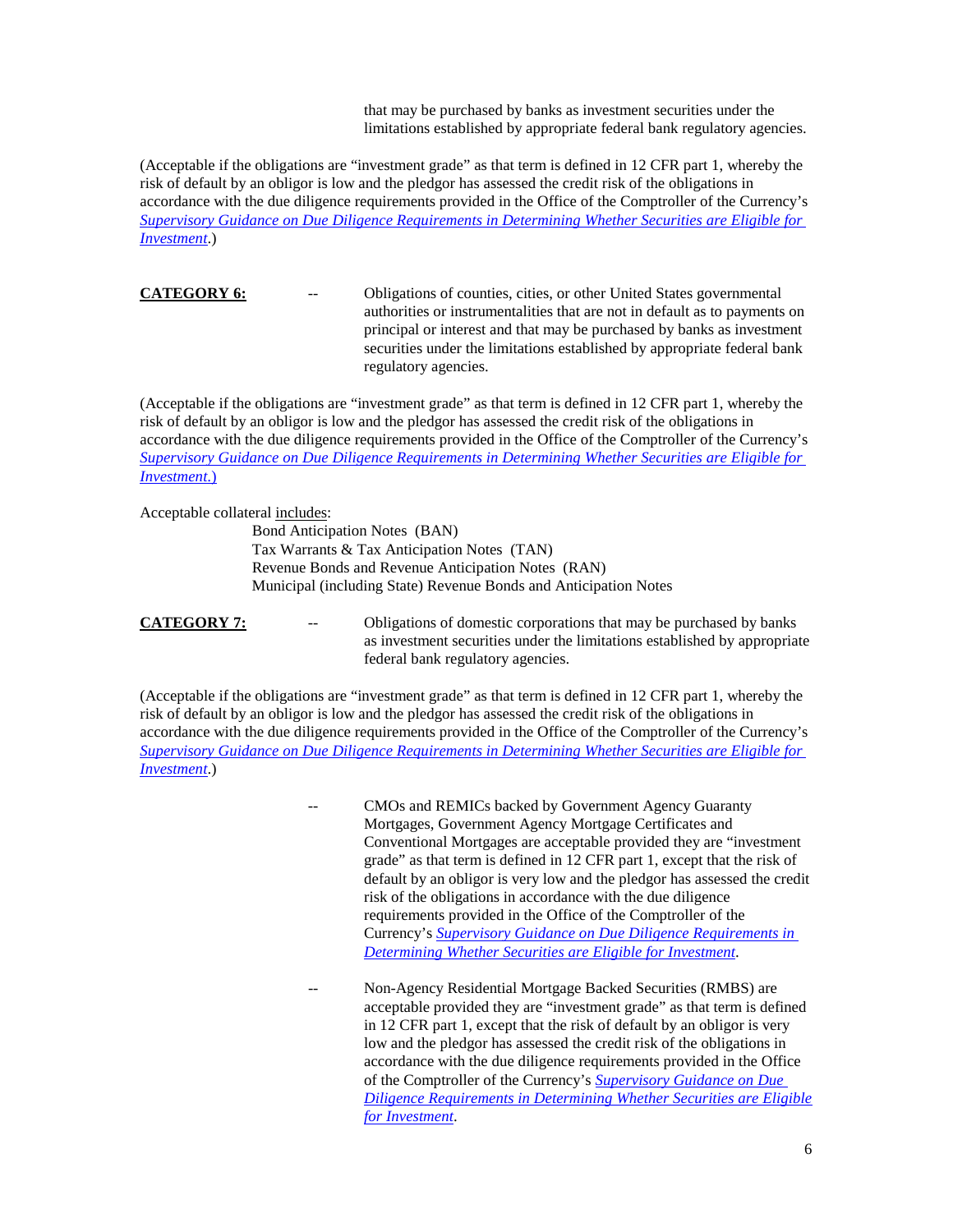**CATEGORY 8:** -- Commercial paper and bankers' acceptances are acceptable provided they are "investment grade" as that term is defined in 12 CFR part 1, except that the risk of default by an obligor is very low and the pledgor has assessed the credit risk of the obligations in accordance with the due diligence requirements provided in the Office of the Comptroller of the Currency's *[Supervisory Guidance on Due Diligence Requirements](http://www.occ.gov/news-issuances/bulletins/2012/bulletin-2012-18.html)  [in Determining Whether Securities are Eligible for Investment](http://www.occ.gov/news-issuances/bulletins/2012/bulletin-2012-18.html)*. Qualifying commercial, industrial, and agricultural loans, and industrial revenue bonds, are acceptable after they are approved by the Federal Reserve System at the direction of Treasury.

Commercial Paper

Bankers' Acceptances

Commercial, Industrial, and Agricultural Loans (as defined for regulatory purposes)

Industrial Revenue Bonds (IRBs)

IRBs are issued by states or local governments, but the obligor is usually the underlying corporate entity.

Security must be:

- Marketable, i.e., not contain any provision limiting its assignability or transferability; and
- Approved by the Federal Reserve System after a credit analysis.

**CATEGORY 9:** -- Qualifying publicly issued asset-backed securities that are "investment" grade" as that term is defined in 12 CFR part 1, except that the risk of default by an obligor is very low and the pledgor has assessed the credit risk of the asset-backed securities in accordance with the due diligence requirements provided in the Office of the Comptroller of the Currency's *[Supervisory Guidance on Due Diligence Requirements in](http://www.occ.gov/news-issuances/bulletins/2012/bulletin-2012-18.html)  [Determining Whether Securities are Eligible for Investment](http://www.occ.gov/news-issuances/bulletins/2012/bulletin-2012-18.html)*.

Acceptable asset-backed securities may be backed only by the following asset sectors:

- Auto Loans
- Credit Card Receivables
- **Equipment Leases**
- Home Equity Loans
- **Student Loans**

**CATEGORY 10:** -- Qualifying publicly-issued and privately-issued U.S. residential covered bonds that are "investment grade" as that term is defined in 12 CFR part 1, except that the risk of default by an obligor is very low and the pledgor has assessed the credit risk of the covered bonds in accordance with the due diligence requirements provided in the Office of the Comptroller of the Currency's *[Supervisory Guidance on Due Diligence](http://www.occ.gov/news-issuances/bulletins/2012/bulletin-2012-18.html)  [Requirements in Determining Whether Securities are Eligible for](http://www.occ.gov/news-issuances/bulletins/2012/bulletin-2012-18.html)  [Investment](http://www.occ.gov/news-issuances/bulletins/2012/bulletin-2012-18.html)*.

Acceptable covered bond securities must be:

- Backed by performing 1-4 family residential mortgages;
- Domestically issued;